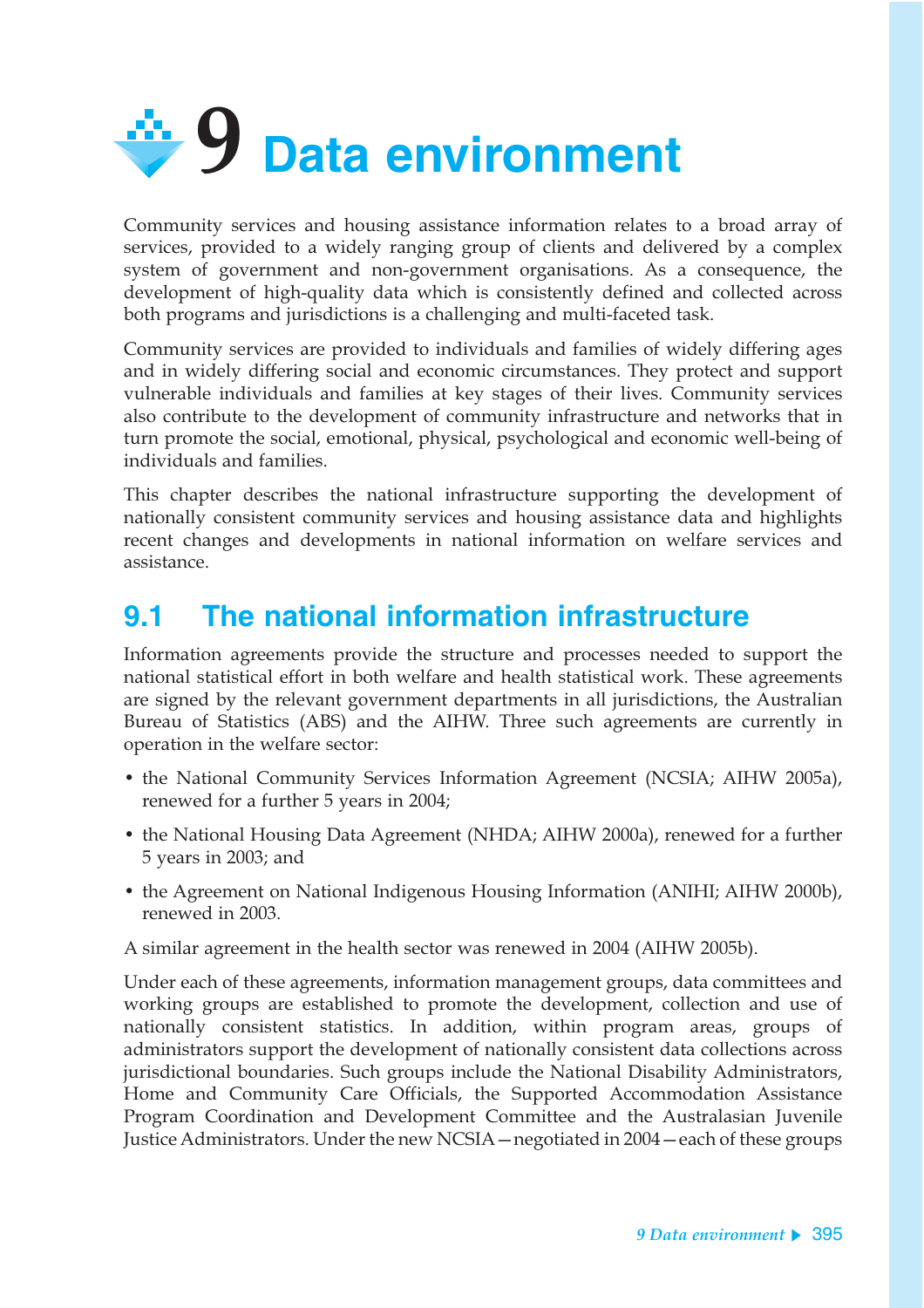has become a signatory to a Schedule to the Agreement as indication of their commitment both to the principles of the NCSIA and to participating in achieving its objectives.

The goal pursued within the context of these national arrangements (for more quality and consistency in national statistics) is supported by a national metadata infrastructure for the development, processing, management and dissemination of data standards. This infrastructure has been developed and maintained by the AIHW since 1997. It has comprised the National Data Dictionaries and the Knowledgebase which has now been redeveloped and is replaced by *METeOR*, the Institute's new metadata online registry which is available at <www.meteor.gov.au>.

*METeOR* was launched in mid-2005 as Australia's repository for national data standards for the health, community services and housing assistance sectors. It will facilitate the work of the national community services and housing information management committees in promoting greater consistency and comparability across community services and housing assistance data. It also fulfills the same role for health data and contributes to greater consistency of data across the health, housing and community services sectors. Activities to date have involved the re-engineering of existing national standards from the original metadata registry (the Knowledgebase) into a format consistent with recent international standards for metadata registries.

#### **National community services information management**

The development and management of the NCSIA and related structures and processes is the responsibility of the National Community Services Information Management Group (NCSIMG) which is a subcommittee of the Community Services Ministers' Advisory Council. Membership of the Management Group comprises representatives of signatories to the NCSIA and the groups of administrators who signed Schedules to the Agreement. The Advisory Council appoints one of its members as Chair of NCSIMG.

NCSIMG has established the National Community Services Data Committee (NCSDC), sector-specific working groups and ad hoc project groups to assist in its work. The NCSDC and ad hoc project groups undertake NCSIMG projects that cut across community services sub-sectors. The NCSDC also has oversight of the National Community Services Data Dictionary.

The NCSIMG and its working groups are responsible for an extensive work program of data development across the community services sector. The NCSDC Communication Strategy, which aims to promote the benefits of nationally consistent data standards within the sector, was endorsed. Specific plans have been developed in consultation with several jurisdictions and non-government organisations to implement the strategy. NCSIMG, principally through the activities of the Data Committee, has also been actively involved in the development of *METeOR*.

Since 1999, national community service information development has been guided by the priorities set down in the National Community Services Information Development Plan (AIHW 1999). This first Plan was developed by NCSIMG and approved by CSMAC. The program of work priorities identified in the initial plan has been completed. During 2005 the NCSIMG developed a draft National Community Services Information Strategic Plan to guide its work program over the next 5 years.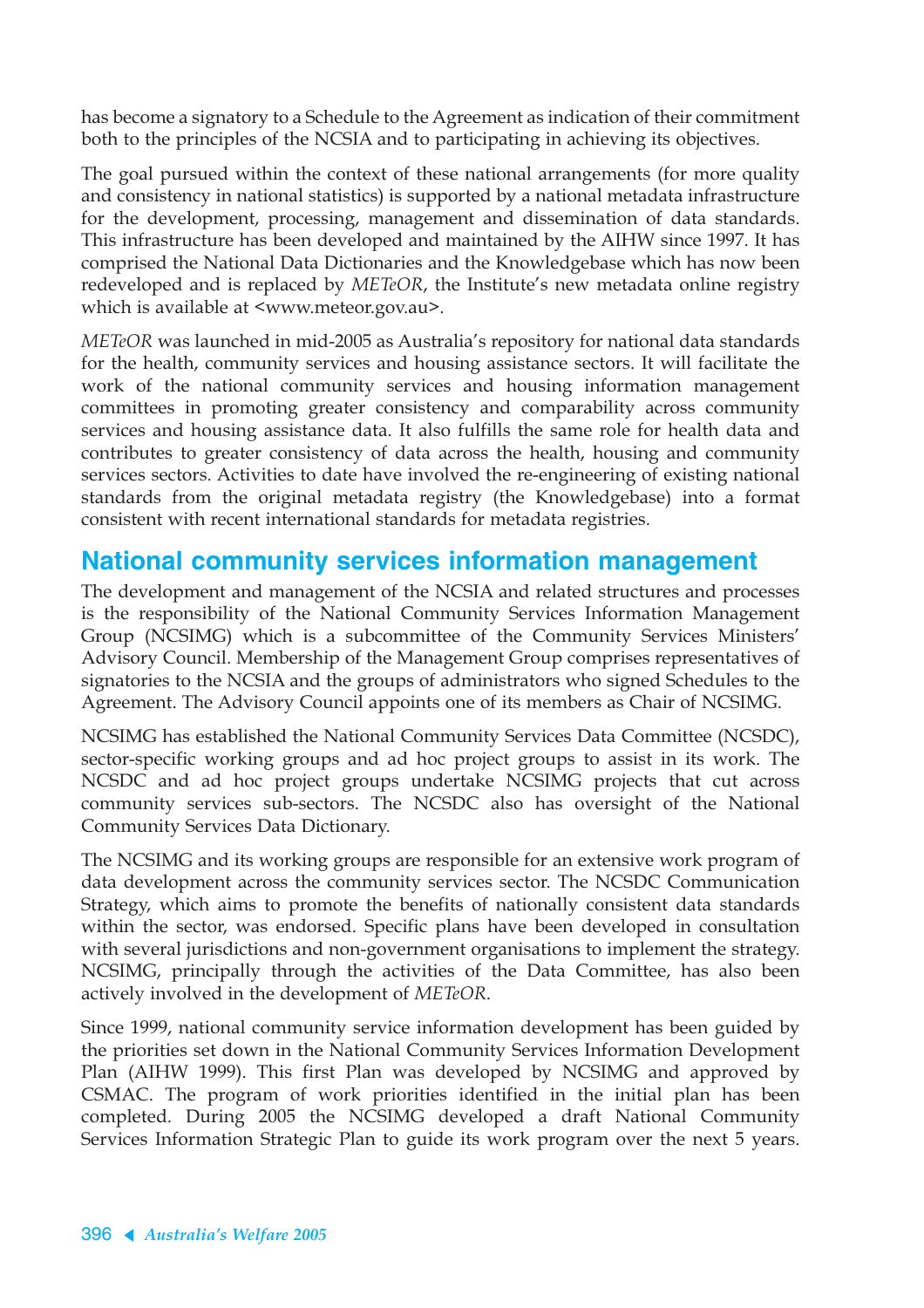The draft plan was the subject of extensive consultation with both government and non-government sectors. The final version is scheduled for release in December 2005 (AIHW forthcoming). The strategic plan outlines key priorities under the following three domains:

- maintaining and strengthening national data standards infrastructure to support information activities across the community services sector;
- improving the scope and quality of sector-specific data and information for reporting and monitoring within program areas; and
- developing cross-sectoral data that crosses program boundaries, and recognises the growing need for person-centred rather than program-centred information.

#### **National housing information management**

The 2003 Commonwealth-State Housing Agreement (CSHA) continued the arrangement established in 1999 to include a subsidiary NHDA. The agreement is managed by the National Housing Data Agreement Management Group which includes representatives of all jurisdictions, the AIHW and the ABS. The 2003 CSHA also strengthened existing arrangements to resource national data development work in Indigenous housing assistance, continuing the ANIHI. The ANIHI is managed by the National Indigenous Housing Information Implementation Committee. This approach provides a commitment to the development and provision of nationally consistent data and continues, for the duration of the current CSHA, the partnership between the Housing Ministers' Advisory Council and the AIHW to resource national data development work.

As part of the agreements around the 2003 CSHA, a joint review was undertaken of both the NHDA and the ANIHI. The extensive review process reported back to the Advisory Council in August 2004; the recommendation was that both agreements be retained for the duration of the 2003 CSHA. Some modifications were, however, introduced.

Whereas formerly the National Housing Data Development Committee was a subcommittee of the Management Group, from August 2004 the committee was tasked with supporting the work of both the Management Group and Implementation Committee. This joint approach ensures shared expertise across the full range of data development and reporting. The development of common approaches across the CSHA and related programs to defining and measuring need, alignment of national reporting requirements and the use of common standards should be further supported under this arrangement. This new working relationship also recognises that housing assistance to Indigenous Australians is a key component of the 2003 CSHA.

Also as a result of the review, the Management Group now reports to the Advisory Council through the Advisory Council's Policy and Research Working Group, whereas under the 1999 CSHA it had reported directly to the Advisory Council. This change brings a greater interaction between the data and the policy and research agendas of housing ministers. The Implementation Committee reports to the Advisory Council through the Standing Committee on Indigenous Housing.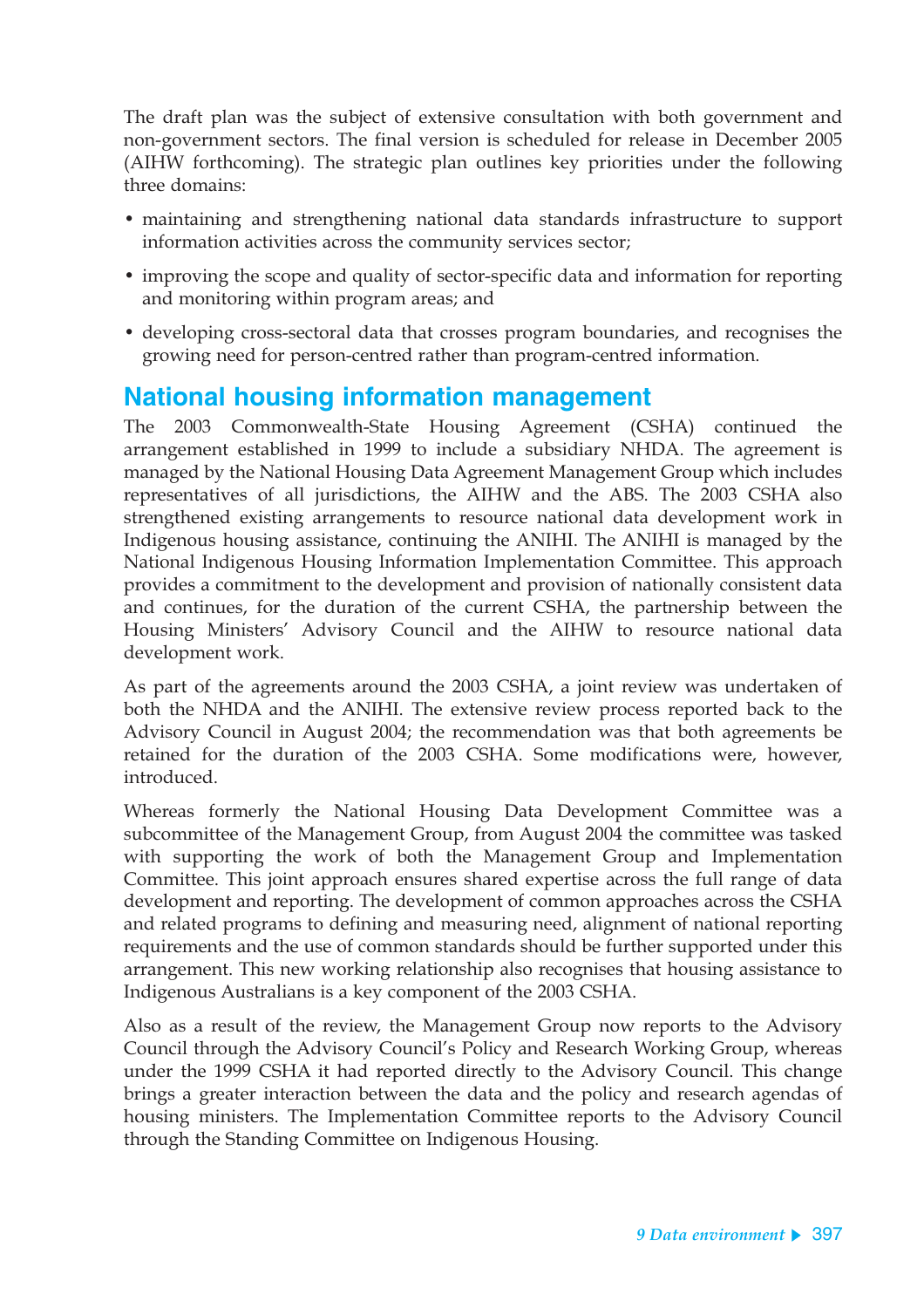The NHDA identifies three major work areas comprising development of national minimum data sets, national performance indicators and national data definitions and standards. The work program also meets the national CSHA performance reporting requirements for the Council of Australian Governments' Review of Government Services. The work program for Indigenous housing data development work supports the Standing Committee's national reporting framework. The major component of the work program for Indigenous housing data development is improving the data for the National Reporting Framework for Indigenous Housing. The framework is a set of 37 performance indicators used to monitor changes in housing conditions for Indigenous Australians. The focus of data development work will be on improving the quality of data reported for the Indigenous community housing sector and on developing new measures of dwelling condition.

### **National Indigenous information development**

Improving the quality and quantity of information available on Aboriginal and Torres Strait Islander people within community services and housing assistance data collections continues to be an area where national statistical agencies, particularly the ABS and the Institute, take an active role across all their collections. Efforts to improve Indigenous statistics in the community services and housing areas are driven by the information governance bodies and articulated through the national information plans and agreements described above.

A number of national statistical surveys and reports describing the information available on Indigenous Australians in the community services and housing assistance areas are conducted or produced regularly. Most recently these include: the National Aboriginal and Torres Strait Islander Social Survey (ABS 2004); the biennial report *The Health and Welfare of Australia's Aboriginal and Torres Strait Islander peoples* (ABS & AIHW 2005); the reports on *Overcoming Indigenous disadvantage: key indicators 2005* (SCRGSP 2005), *Indigenous housing indicators 2003–04* (AIHW 2005c) and *State Owned and Managed Indigenous Housing for 2003–04* (AIHW 2005d).

In addition, an assessment of the quality of Indigenous identification in a number of national community services data collections—covering disability services, child protection, aged care and homelessness collections—has been undertaken (AIHW 2004a). The results will assist in furthering the quality of Indigenous identification for those specific national collections.

In the area of juvenile justice, where a new NMDS has been implemented, the ABS standard question on Indigenous status is one of the items collected. The recently agreed Children's Services National Minimum Data Set also includes data items on the Indigenous status of both children and workers which matches the standard question recommended by the ABS.

In mainstream housing data collections, a number of jurisdictions have introduced processes to improve the quality of their Indigenous identification and the number of new households in public housing with 'unknown' Indigenous status is much lower than for all households.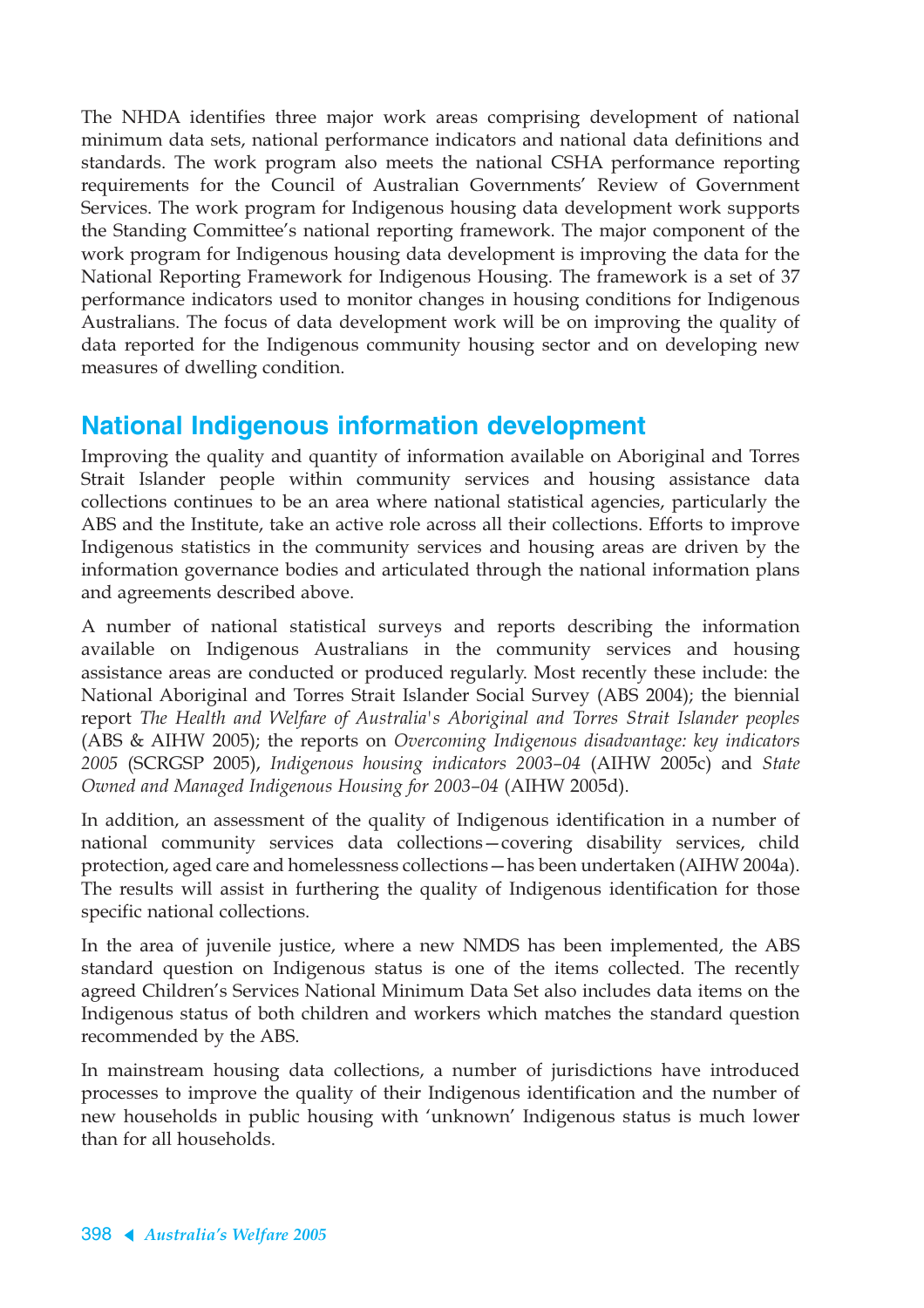### **National data dictionaries**

#### **National Community Services Data Dictionary**

The National Community Services Data Dictionary is the reference on agreed data definitions and information standards of relevance to the community services sector. In essence, the aim is to provide a 'common language' for the various agencies and governments involved in community services.

Version 3 of the dictionary (NCSDC 2004) contains the first set of data definitions common to both this dictionary and the National Health Data Dictionary (AIHW 2004b). It also includes refinement of existing items, in particular for consistency with the International Classification of Functioning, Disability and Health (WHO 2001) and to take account of a review by the ABS on conformity with ABS standards used for population and household surveys. Subsequent versions of the dictionary will be produced electronically using *METeOR*.

Further work will continue to align data definitions between the community services, health and housing sectors where possible and desirable, and to improve access to national data standards for use in national data collections and national minimum data sets.

The dictionary is an initiative under the NCSIA, and all signatories to the agreement have agreed to use the dictionary as the authoritative source of information about endorsed metadata for use in data collections in the community services field. The data standards outlined in the dictionary are compiled by the NCSDC under the auspices of the NCSIMG.

#### **National Housing Assistance Data Dictionary**

The National Housing Assistance Data Dictionary is part of the national data infrastructure for housing assistance information development. It provides the basis for consistent national data and is designed to make data collection activities more efficient by providing standards for core data items, and more effective by ensuring that information to be collected is appropriate for its purpose. The dictionary is also designed to be compatible with national data dictionaries in other relevant sectors.

Version 3 of the dictionary (AIHW forthcoming) is scheduled for release in late 2005. It will incorporate new data items related to Indigenous housing and community housing and the specification of performance indicators under the 2003 CSHA National Performance Indicator Framework. In addition, it will contain updated data standards and data items from the previous two versions, which includes the alignment of a number of data definitions with the health and community services sectors.

The dictionary is compiled under the direction of the National Housing Data Development Committee, operating under the auspices of both the Management Group and Implementation Committee. The dictionary forms the basis for six national collections relating to the CSHA, and is used to guide other related collections and initiatives such as the National Social Housing Surveys conducted at the direction of the National Housing Advisory Council and managed by the AIHW.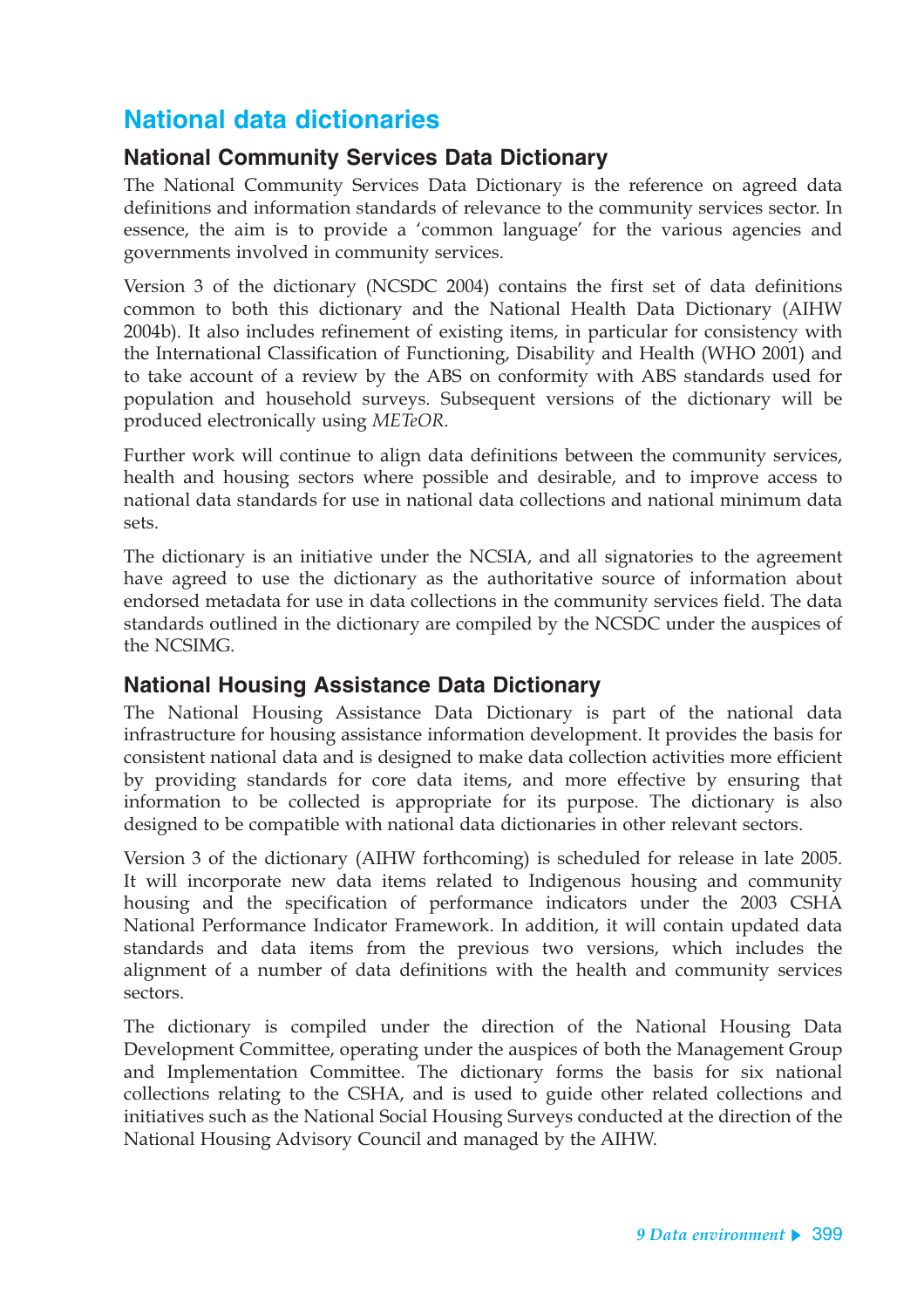## **9.2 Sector-specific and cross-cutting data development activities**

#### **Child, youth and family services**

Since 2003, significant data development work has been undertaken in the area of child, youth and family services, contributing substantially to national welfare information infrastructure. These activities relate to child protection, children's services and juvenile justice.

The AIHW, working in conjunction with the National Child Protection and Support Services subcommittee of NCSIMG has developed and agreed a draft national minimum data set for the National Child Protection Data Collection. This developmental work shifts the collection to a unit record base, and will be pilot tested early in 2006. The subsequent collection, scheduled for implementation from 1 July 2006, will provide a much richer data source with substantially improved analytic potential, enabling improved national reporting on what is happening to children in the child protection system.

The development phase (including extensive consultations and pilot testing) of the Children's Services National Minimum Data Set (CS NMDS) for child care and preschool services is now complete (AIHW 2004c). This project was undertaken by the AIHW at the request of NCSIMG, under the direction of the Children's Services Data Working Group (a subcommittee of NCSIMG). Full pilot testing of all data items was completed in September 2004, and the final report on the development of the CS NMDS and the data dictionary are scheduled for release in late 2005. NCSIMG has approved the CS NMDS and commenced discussions about implementation processes and associated funding requirements.

At the request of the Australasian Juvenile Justice Administrators, the AIHW has developed, tested and implemented a Juvenile Justice National Minimum Data Set. This work was undertaken under the auspices of these administrators, and with advice and direction from the Juvenile Justice Data Working Group (a subcommittee of the Administrators). The Juvenile Justice NMDS was developed in accordance with the principles set down under the NCSIA, and reviewed and approved by the NCSDC and the NCSIMG (AIHW 2004d). The new collection was successfully implemented by jurisdictions in 2004-05, and a national database established at the AIHW covering 4 years of data, from 2000–01 to 2003–04. The first report is scheduled for release in late 2005 (AIHW forthcoming). This database provides, for the first time, statistical information on all young people under juvenile justice supervision, including not only those on detention but also those under community-based supervision.

#### **Services for people experiencing homelessness**

The Supported Accommodation and Assistance Program (SAAP) national data collection was redeveloped, along with the appropriate software updates, and the new 'core data set' implemented on time from 1 July 2005.

Major changes to the data collection that provides an evidence base for SAAP, the major program that supports homeless people, were introduced from 1 July 2005. A review of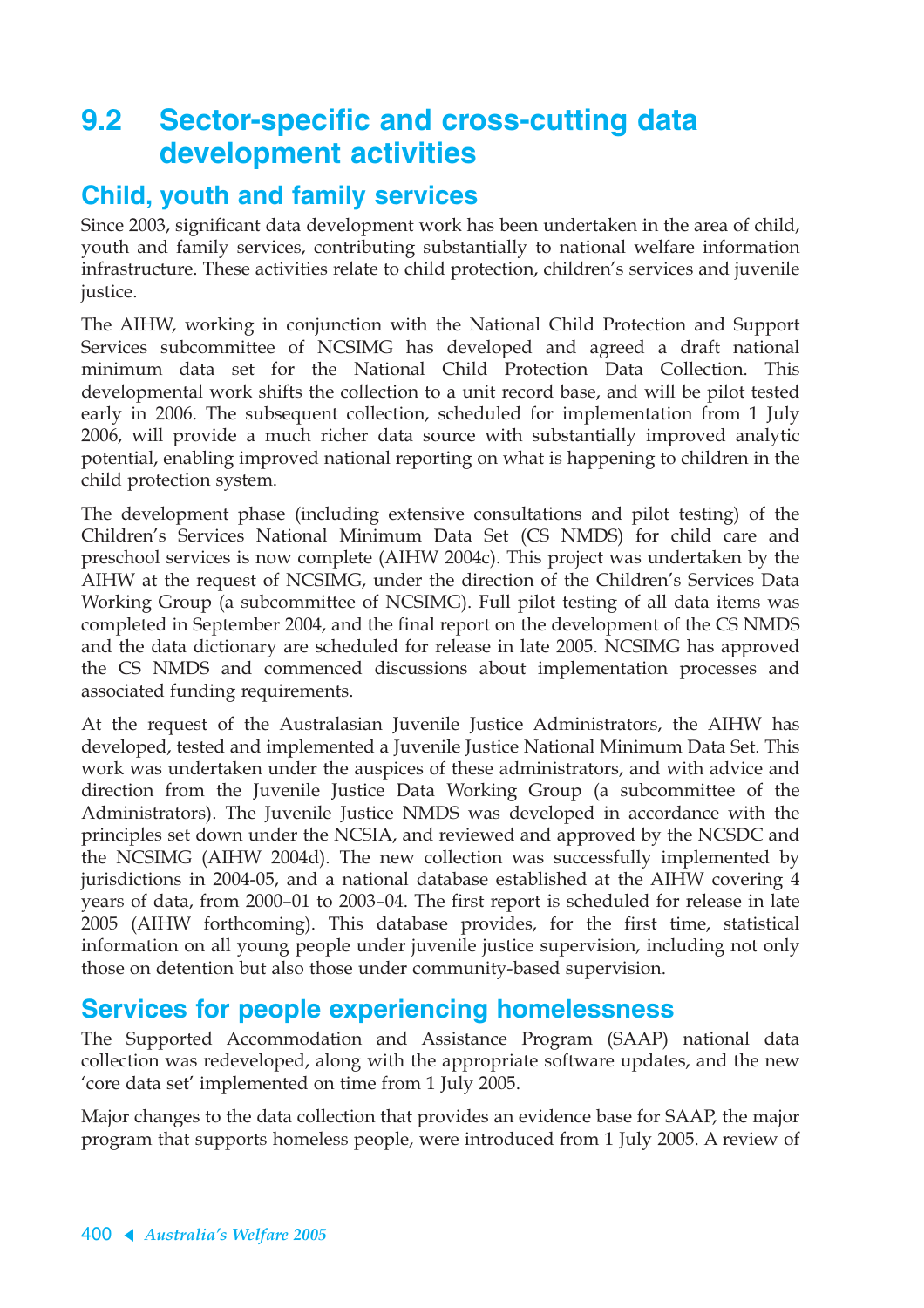the SAAP national data collection (Gleeson & Wilkins 2000) produced a SAAP Information Management Plan (Gleeson et al 2000) which recommended a paradigm shift from data collection to management of information for SAAP service providers. A key characteristic of the plan was to develop a 'core data set' for SAAP.

After extensive consultation with all data collection stakeholders and pilot testing of paper and electronic data collection instruments, a new pared down data set was signed off by the SAAP Coordination and Development Committee. It constitutes a net reduction of six questions (from 29 to 23 items). The questions align more closely with standard data elements collected in other community services data collections and, significantly, the SAAP statistical linkage key will be changed to agree with the linkage key used in other community services data collections such as those relating to HACC and the Commonwealth/State/Territory Disability Agreement. The latter change will provide the potential, once acceptable linkage protocols are developed, to analyse use by homeless clients of other community services over time.

#### **Disability and disability services**

A disability question for the 2006 Census has been developed by the ABS in consultation with relevant organisations including the AIHW. The collection of basic disability data in the Census will improve data pertaining to relatively small geographic areas, and will support service planning. Disability in relatively small population subgroups will be more accurately described. Information on the experience of people with disability in key areas such as housing and employment will be more comparable with that of the overall population.

With the aim of improving the quality and consistency of national disability data, the AIHW (as the Australian Collaborating Centre for the WHO Family of International Classifications) is continuing to work on the implementation of the International Classification of Functioning, Disability and Health. National metadata standards are included in *METeOR*. A related data capture tool to assist users to apply the classification has been developed—a Functioning and Related Health Outcomes Module—that:

- can be used to describe health status, outcomes of health interventions, and the need for assistance in areas of human functioning; and
- enable the efficient and effective storage and transmission of data on human functioning in a wide range of human service systems.

The National Minimum Data Set for services funded and provided under the Commonwealth State/Territory Disability Agreement, redeveloped by National Disability Administrators in collaboration with the AIHW, produced the first full year of data for 2003–04. Data from the collection, including new information on informal carers, are included in this report.

### **Ageing and aged care**

Several information-related developments have occurred in the ageing and aged care sector. The inclusion of the disability question in the Census (described above) will be a substantial contribution to the quality of information on disability among older people in Australia, particularly as it pertains to geographical areas.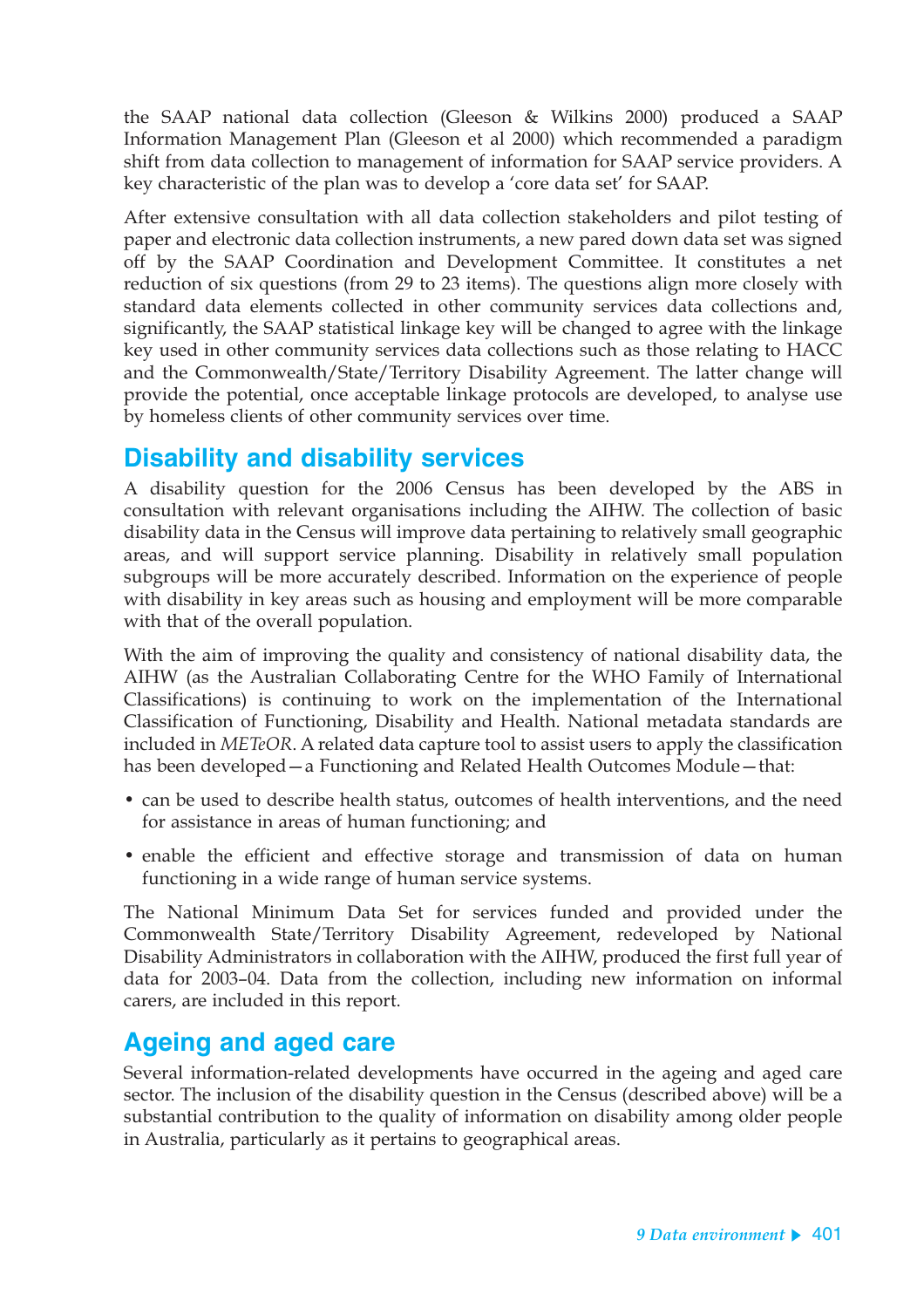The Community Care Review (DoHA 2004) highlighted the need for increased comparability and consistency across community care data collections maintained by the Australian Government Department of Health and Ageing. This department is considering ways in which this agenda might be taken forward. As a preliminary step, it has asked the AIHW to undertake a review of its community care data collections, with a focus on areas of consistency and inconsistency in existing collections. This work is scheduled for completion in 2006.

Meanwhile, redevelopment of the HACC NMDS has been undertaken under the auspices of the HACC Data Reform Working Group, which consists of the Australian Government, states and territories, service providers and the AIHW. Version 2 has been finalised, and implementation is scheduled from January 2006. One of the key developments has been the inclusion of measures of dependency for the first time, based on the HACC Screening Tool. Version 1 of the HACC NMDS will continue to be supported for a further period as a transitional arrangement.

Finally, in response to the Review of Pricing Arrangements in Residential Aged Care (Hogan 2004), the Australian Government Department of Health and Ageing has commissioned the development of a new instrument—the Aged Care Funding Instrument—that will serve as a replacement for the Resident Classification Scale. The new instrument is intended to simplify reporting and funding arrangements, and is currently in a testing phase.

#### **Housing assistance**

Since 2003, the implementation of the new CSHA has identified areas requiring significant data development work. Unlike previous agreements, the CSHA introduced in July 2003 has an emphasis on Indigenous housing assistance, including access to mainstream housing and affordable housing provision through private and social ventures including community housing.

The specific inclusion of Indigenous housing in general terms rather than just specific to the CSHA Aboriginal Rental Housing Program has led to more cross-cutting data development work. This has led to major data development work on Indigenous housing assistance and mainstream housing assistance requiring housing assistance data to be supplemented with data from community services areas such as Centrelink income support and SAAP homeless data. Significant data development work is being undertaken to: align measures of mainstream and Indigenous housing assistance need; align national mainstream and Indigenous housing assistance reporting; and build mainstream and Indigenous community housing data capabilities.

Improving national data on community housing assistance for both Indigenous and mainstream areas is recognised as a major challenge. To address these data issues, a strategy for improving the quality and coverage of community housing data for the 2003 CSHA was developed and endorsed by the National Housing Data Agreement Management Group in 2004. The guiding principles for this data development work cover:

- recognition of the fundamental differences between the public and community housing sectors;
- engaging the sector;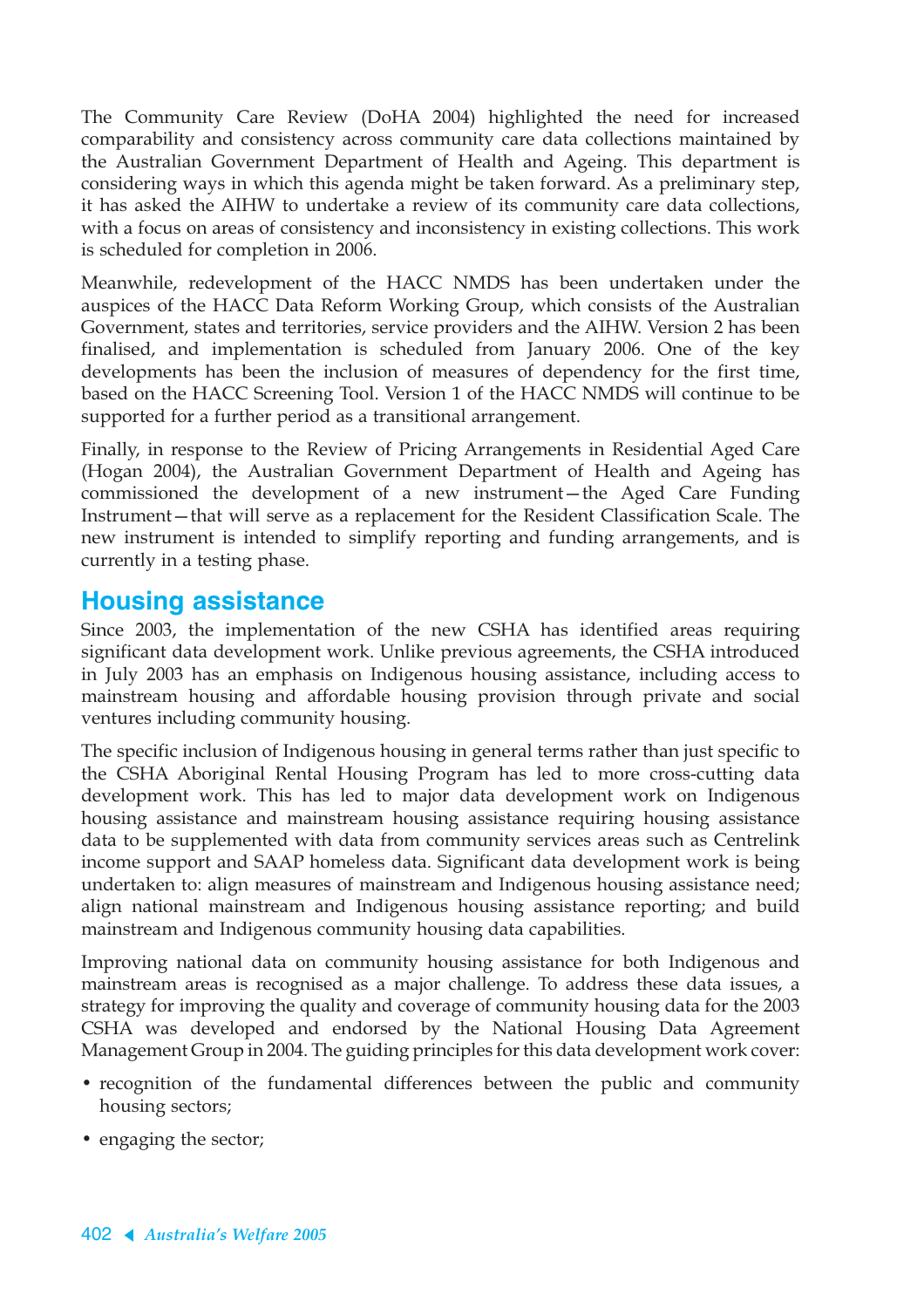- consultation with stakeholders:
- ensuring data are appropriate to the purpose;
- minimising collection burden;
- use of data standards; and
- alignment of data development work with other housing, health and community services areas to ensure comparability and reduce duplication.

Related to this has been the development and conduct in 2005 of three National Social Housing Surveys covering public rental housing, mainstream community housing, and state owned and managed Indigenous housing.

#### **Data linkage**

In 2004–05 the AIHW established a new unit responsible for driving the integration and linkage of data in the community services sector. The unit was created to facilitate the developed of person-centred rather than program-centred data, in order to support whole-of-government approaches to policy in the community services arena. Linked data sets have long been recognised as essential to understanding the interrelationships between services and client pathways (NCSIMG 2004).

With this new unit, the AIHW has expedited the linkage work already emerging in the ageing and aged care area, and allowed the development of technical and methodological skills relating to data linkage in community services and related areas. An important output from this work is a recommended linkage protocol which ensures—when linking aged care data sets—consistency in linkage procedures over time and across data sets while protecting the privacy of individuals. The work has also generated an aged care data set that made possible the examination of the extent and nature of movements between services, allowing an analytic focus on the flow of clients through the aged care sector rather than simply measures relating to a specific program at a point in time.

Data linkage in community services has progressed in the last couple of years via the use of statistical linkage keys. Different data collections retained different statistical linkage keys, but in the last year or so there has been a shift to promoting the use of a common linkage key (that is, the HACC-type statistical linkage key) across a number of community services data collections, including HACC, disability services, SAAP, child protection and juvenile justice data collections. SAAP has recently piloted and implemented use of the HACC-type statistical linkage key. The adoption of a common statistical linkage key, including clearance by appropriate ethics bodies, would increase the ease of linking community services data sets. In addition to cross-program data linking currently being undertaken in the area of aged care (for example, HACC, Community Aged Care Packages and Residential Aged Care services data linkage; Residential Aged Care services and hospital admissions data linkage), some new possibilities are already being identified; for example, linking child protection data with SAAP data to analyse the extent to which children in out-of-home or institutional care move on to be supported by the SAAP program.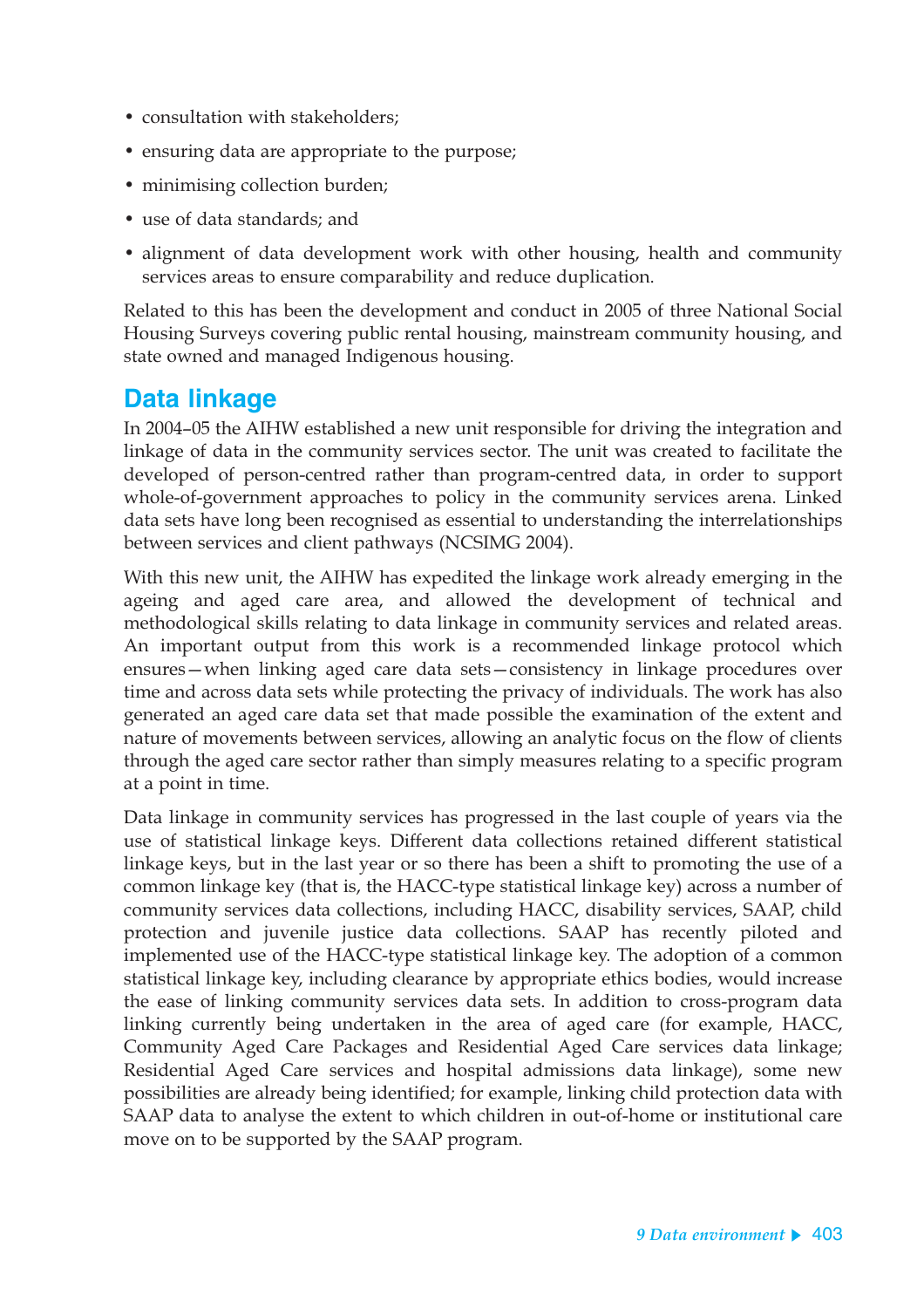# **9.3 Conclusion**

Throughout Australia there is currently substantial data development activity being undertaken in the community services and housing assistance sectors. This represents a considerable investment of time and resources by governments and the many agencies involved. The complexity of the welfare sector is reflected in the range of committees and working groups which have some influence on the development of community services and housing assistance information.

There are potential benefits, including cost savings, to all agencies, providers and clients from an approach that minimises duplication in data development, collection and reporting activities. A major objective of the NCSIA, NHDA and ANIHI is the development of nationally consistent data. There have been significant achievements towards that end in recent times.

#### **References**

- ABS 2004. National Aboriginal and Torres Strait Islander social survey, 2002. ABS cat. no. 4714.0. ABS: Canberra.
- ABS & AIHW 2005. The health and welfare of Australia's Aboriginal and Torres Strait Islander peoples. ABS cat. no. 4704.0. AIHW cat. no. IHW 14. Canberra: ABS.
- AIHW (Australian Institute of Health and Welfare) 1999. National community services information development plan. Cat. no. AUS 14. Canberra: AIHW.
- AIHW 2000a. National Housing Data Agreement: a subsidiary agreement to the 1999–2003 Commonwealth–State Housing Agreement. Cat. no. HOU 48. Canberra: AIHW.
- AIHW 2000b. Agreement on National Indigenous Housing Information. Cat. no. HOU 49. Canberra: AIHW.
- AIHW 2004a. Data quality of Aboriginal and Torres Strait Islander identification. Cat. no. HWI 79. Canberra: AIHW (Internet only.)
- AIHW 2004b. National health data dictionary. Version 12. Cat. no. HWI 75. Canberra: AIHW.
- AIHW 2004c. Counting kids: developing a new national collection for child care and preschool services. Bulletin no. 22. Cat. no. AUS 55. Canberra: AIHW.
- AIHW 2004d. Juvenile justice: a new national collection. Bulletin no. 19. Cat. no. AUS 52. Canberra: AIHW.
- AIHW 2005a. National Community Services Information Agreement. Viewed 12 September 2005, <http://www.aihw.gov.au/committees/ncsimg/ABSOLUTE%20FINAL.doc>.
- AIHW 2005b. National Health Information Agreement. Viewed 11 August 2005, <http:// www.aihw.gov.au/committees/simc/final\_nhia\_signed.doc>.
- AIHW 2005c. Indigenous housing indicators 2003-04. Cat. no. HOU 127. Canberra: AIHW.
- AIHW 2005d. Commonwealth-State Housing Agreement national data reports 2003-04: state owned and managed Indigenous housing Cat. no. HOU 112. Canberra. AIHW.
- AIHW forthcoming. National community services information—A strategic plan 2005–2009. Canberra: AIHW.
- AIHW forthcoming. National housing assistance data dictionary. Version 3. Canberra: AIHW.
- AIHW forthcoming. Juvenile justice in Australia 2000–01 to 2003–04. Cat. no. 65. Canberra: AIHW.
- DoHA (Australian Government Department of Health and Ageing) 2004. A new strategy for community care—the way forward. Canberra: DoHA. Viewed 6 April 2005, <http:// www.health.gov.au/internet/wcms/Publishing.nsf/Content/ageing-research-commcare.htm>.